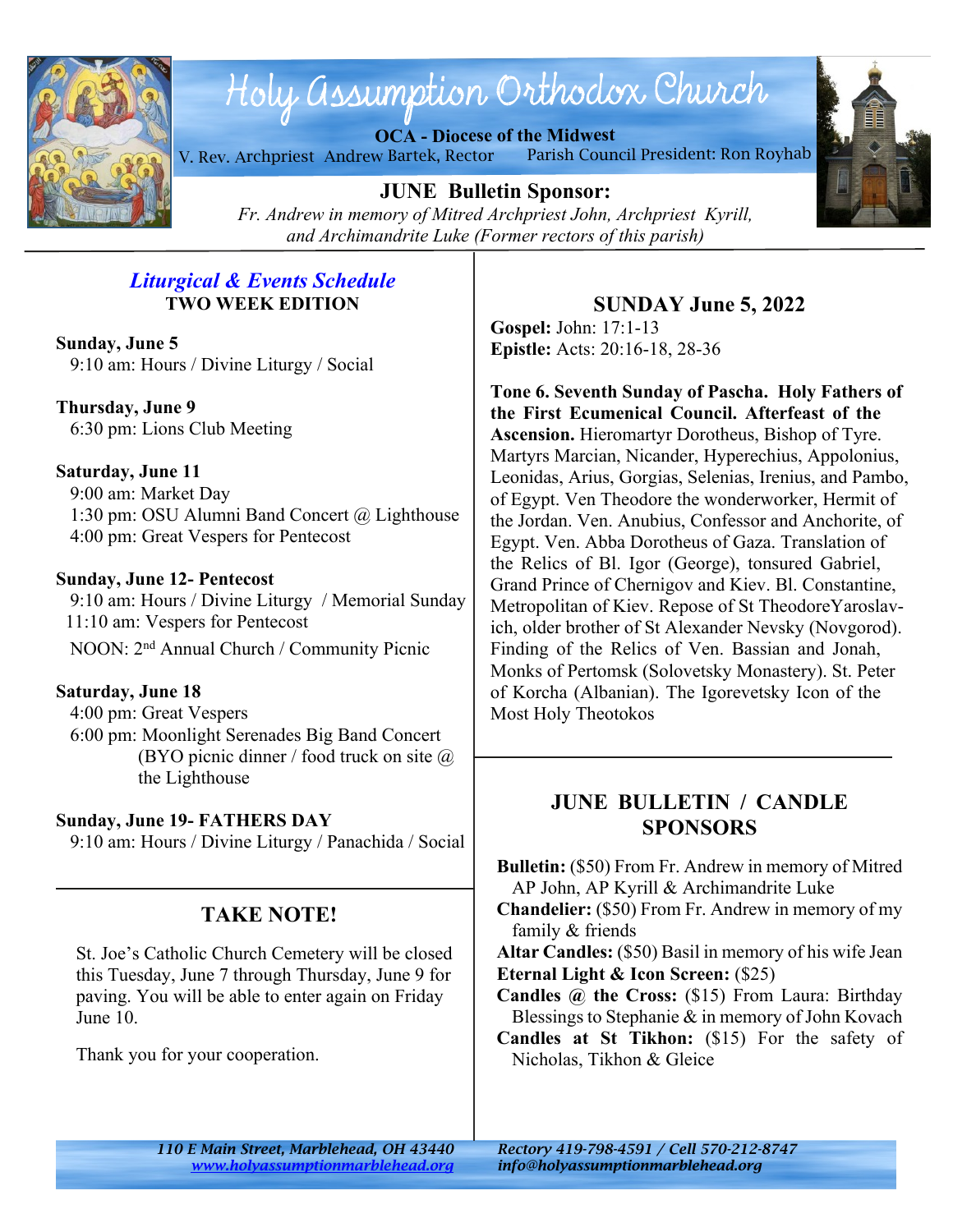## **MAY: OTHER INCOME Goal for the month in this category: \$4,000 (Average \$923 a week)**

**May 1:** \$25 Vigils; \$50 Bulletin; \$100 Chandelier; \$50 Altar Candles; \$25 Eternal Light; \$15 Candles at St Tikhon; \$15 Candles at the Cross

**May 8:** \$25 Vigils; \$60 Donations; \$50 Altar Candles

**May 15:** \$6 Anonymous Donation; \$60 Vigils; \$300 Holy Day Donations **May 22**: \$25 Vigils; \$300 Donations **May 29**: \$2 candles; \$30 Vigils; \$300 donations; \$25 Holy Day Donations \$50 Altar Candles; \$15 Candles at St. Tikhon

**TOTAL FOR MONTH**: \$1,528

# **MAY: MONTHLY TITHE ONLY Goal Pledged per month: \$5,667 (average of \$1,307 per week)**

| <b>May 1:</b>  | \$1,140 |
|----------------|---------|
| <b>May: 8:</b> | \$1,205 |
| <b>May 15:</b> | \$2,095 |
| <b>May 22:</b> | \$1,010 |
| <b>May 29:</b> | \$1,105 |

## **TOTAL FOR MONTH:** \$6,555

# **MAY: RESTRICTED FUND DONATIONS**

**May 1:** \$25 Lions Club; \$10 Building Fund; \$10 Cemetery Fund; \$10 Baby Bottles **May 8:** Baby Bottles \$50; Building Fund \$50 **May 15**: \$1,025 to Building Fund; \$200 Baby Bottles **May 22**: \$100 Food Pantry

**May 29**: \$150 food pantry; \$100 cemetery

# **JUNE LITURGICAL ATTENDANCE**

Wednesday, June 1: 6 attended Vespers Thursday, June 2: 10 attended Liturgy (of which 1 was a guest)

#### 110 E Main Street, Marblehead, OH 43440 Rectory 419-798-4591 / Cell 570-212-8747 *<www.holyassumptionmarblehead.org> info@holyassumptionmarblehead.org*

#### **ARCHPASTORAL MESSAGE ON THE OCCASION OF THE FORTIETH DAY OF THE REPOSE OF ARCHBISHOP PAUL OF BLESSED MEMORY**

To the Reverend Clergy, Venerable Monastics, and Beloved Faithful of the Diocese of Chicago and the Midwest,

Beloved Fathers, Sisters and Brothers,

In speaking to Mary Magdalene on the day of His Resurrection, the Lord Jesus said, "Do not cling to me, for I have not yet ascended to my Father; but go to my brethren and say to them, 'I am ascending to my Father and your Father, and to my God and your God'" (John 20:17).

As He ascends and takes His place at the Father's right hand, the Risen Lord also opens to us the way to paradise. In reflecting upon this mystery of the Lord's Ascension, Saint John Chrysostom writes,

"We who seemed unworthy of the earth, are now raised to heaven. We who were unworthy of even earthly dominion have been raised to the kingdom on high, we have ascended higher than heaven, and have come to occupy the very throne of the king. The same human nature from which the angels guarded Paradise has not stopped until it ascended the throne of the Lord. By His Ascension, the Lord not only opened for us the entrance to heaven. He not only appeared before the face of God on our behalf and for our sake, but likewise transported us with Himself to the highest places."

On this Feast of the Ascension, we see the Lord disappearing from our sight as He ascends and calling after us to be His witnesses and to follow Him into the Kingdom. Today, we also commemorate the Fortieth Day of the falling-asleep of your dear archpastor and my brother and concelebrant, His Eminence Archbishop Paul. That he was called from this earthly life to life in the Kingdom on the chosen and holy day of Pascha will always be memorable and worthy of note. What a blessing for His Eminence, after having suffered his own personal Golgotha, to have also experienced his own Pascha. To rephrase *Con't on pg 11*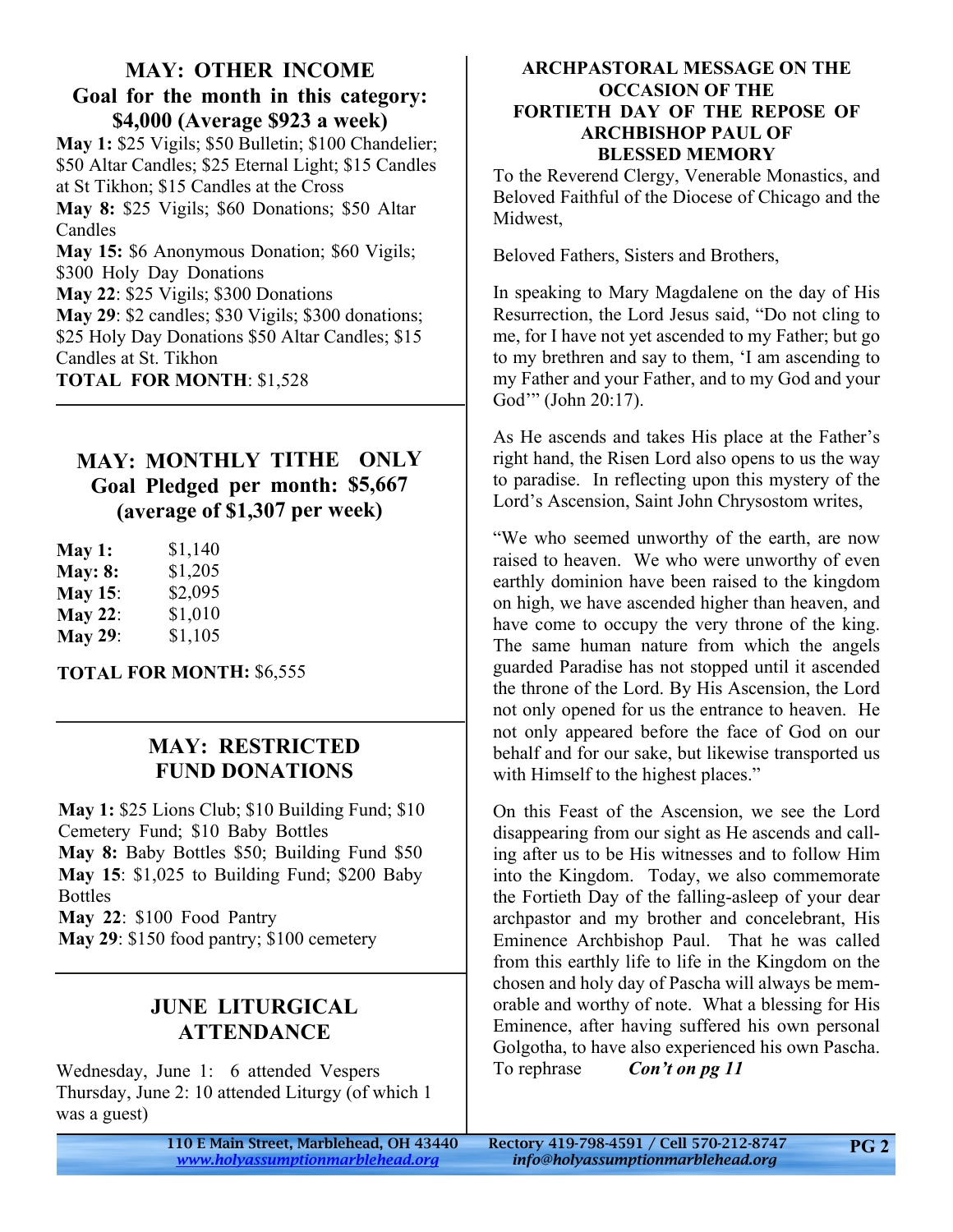#### **Leavetaking of Pascha Commemorated on June 1**

On Wednesday of the sixth week of Pascha, we celebrate the Leavetaking of the Feast. While most Feasts have their Leavetaking on the eighth day, Pascha, the Feast of Feasts, has its Leavetaking on the thirty-ninth day. The fortieth day is the Feast of the Lord's Ascension, which marks the end of the Lord's physical presence on earth. He does not abandon us, however. He has promised to be with us always, even until the end of the age (MT 20:28). As we sing in the Kontakion for Ascension, "Thou didst ascend in glory, O Christ our God, not being parted from those who love Thee, but remaining with them and crying: I am with you and no one will be against you." There is a similar thought expressed in the Troparion for the Dormition: "In falling asleep, you did not forsake the world, O Theotokos."

The services today are celebrated just as on the day of Pascha itself. The daily readings from Holy Scripture, of course, will differ. After the Dismissal at Liturgy, the paschal hymns are no longer sung. The prayer "O Heavenly King" is not said or sung until Pentecost.The Winding Sheet (Plaschanitsa) is taken from the altar and is put in its proper place. Even though today is a Wednesday, fish, wine, and oil are permitted.

Today we also commemorate the Finding of the Icon of the Mother of God "Of the Meeting" in Kalamata in the Peloponnesus.

## **VIGILS- MAY 29**

**Pat Rentz 1** In memory of Bill

#### **Sandy Martin 1** special intentions

**Natalie Twarek 5** For the health and recovery of Mark, Carole, Sharon and Charlie, Kurt and Leslie , For the health of Amber, Dottie, Joe, Jamie, Jim, Stephanie, Ron, Ezra, David, Helen Lis and Tina's dad, Earl, Matt, Tom, Loren, Joe, Sonya, Margi & Joe, Betty, Jackie, MaryAnn & Bob, Chuck, Bohdi, David, Diane, Stella, Jake, Pat and Karen, special intentions, special intentions

#### **The Ascension of our Lord Commemorated on June 2**

"AND ASCENDED INTO HEAVEN...."

V. Rev. George Florovsky, D.D.

"I ascend unto My Father and your Father, and to My God, and Your God" (John 20:17).

In these words the Risen Christ described to Mary Magdalene the mystery of His Resurrection. She had to carry this mysterious message to His disciples, "as they mourned and wept" (Mark 16:10). The disciples listened to these glad tidings with fear and amazement, with doubt and mistrust. It was not Thomas alone who doubted among the Eleven. On the contrary, it appears that only one of the Eleven did not doubt—Saint John, the disciple "whom Jesus loved." He alone grasped the mystery of the empty tomb at once: "and he saw, and believed" (John 20:8). Even Peter left the sepulcher in amazement, "wondering at that which was come to pass" (Luke 24:12).

The disciples did not expect the Resurrection. The women did not, either. They were quite certain that Jesus was dead and rested in the grave, and they went to the place "where He was laid," with the spices they had prepared, "that they might come and anoint Him." They had but one thought: "Who shall roll away the stone from the door of the sepulcher for us?" (Mark 16:1-3; Luke 24:1). And therefore, on not finding the body, Mary Magdalene was sorrowful and complained: "They have taken away my Lord, and I know not where they have laid Him" (John 20:13). On hearing the good news from the angel, the women fled from the sepulchre in fear and trembling: "Neither said they anything to any man, for they were afraid" (Mark 16:8). And when they spoke no one believed them, in the same way as no one had believed Mary, who saw the Lord, or the disciples as they walked on their way into the country, (Mark 16:13), and who recognized Him in the breaking of bread. "And afterward He appeared unto the Eleven as they sat at meat, and upbraided them with their unbelief and hardness of heart, because they believed not them who had seen Him after He was risen" (Mark 16:10-14).

From whence comes this "hardness of heart" and hesitation? Why were their eyes so "holden," why were the disciples so much afraid of the news, and why did the Easter joy so slowly, and with *Con't Next Pg*

| 110 E Main Street, Marblehead, OH 43440 | Rectory 419-798-4591 / Cell 570-212-8747 | <b>PG3</b> |
|-----------------------------------------|------------------------------------------|------------|
| www.holyassumptionmarblehead.org        | info@holyassumptionmarblehead.org        |            |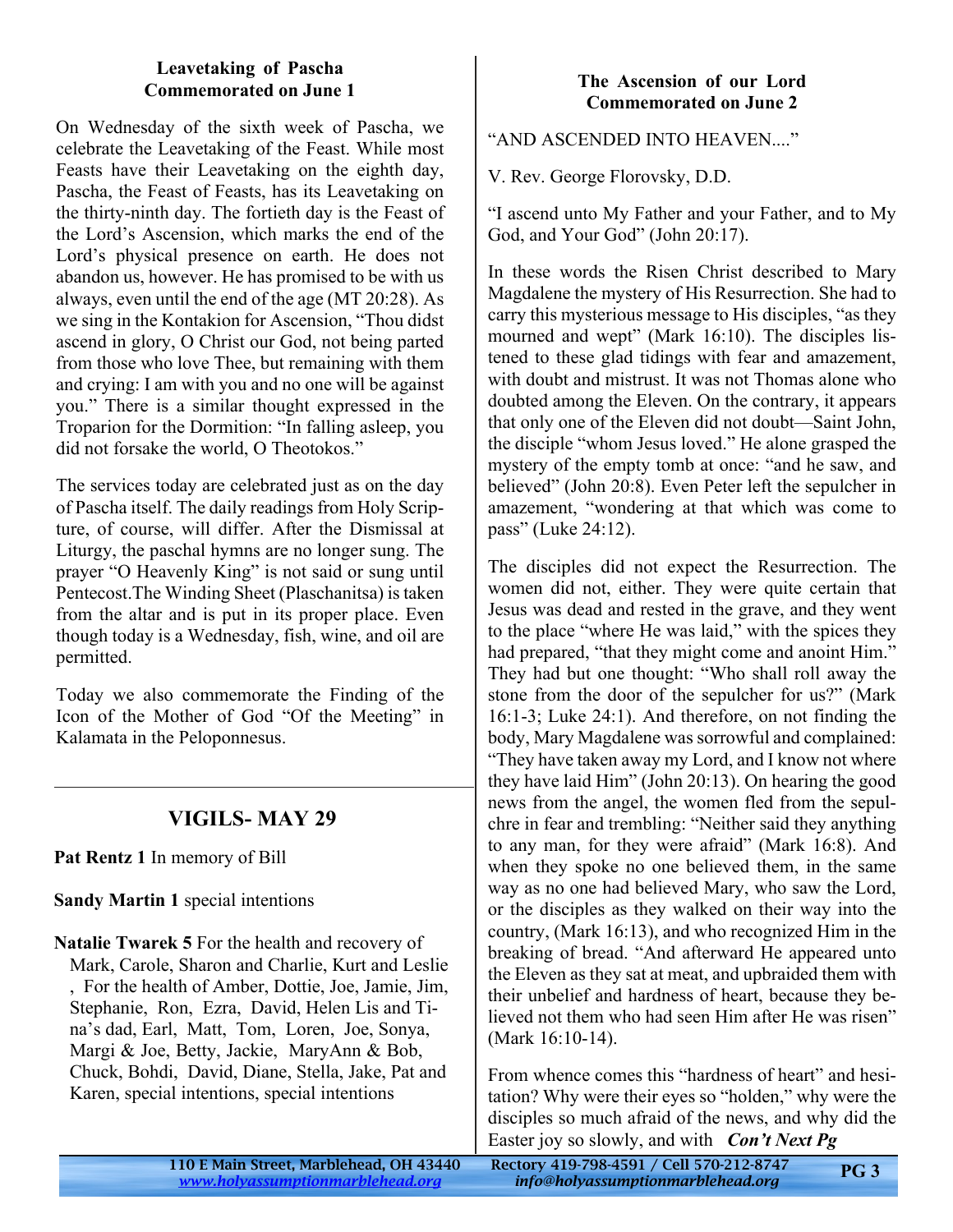#### *Ascension Con't From Previous Pg*

such difficulty, enter the Apostles' hearts? Did not they, who were with Him from the beginning, "from the baptism of John," see all the signs of power which He performed before the face of the whole people? The lame walked, the blind saw, the dead were raised, and all infirmities were healed. Did they not behold, only a week earlier, how He raised by His word Lazarus from the dead, who had already been in the grave for four days? Why then was it so strange to them that the Master had arisen Himself? How was it that they came to forget that which the Lord used to tell them on many occasions, that after suffering and death He would arise on the third day?

The mystery of the Apostles' "unbelief" is partly disclosed in the narrative of the Gospel: "But we trusted that it had been He which should have redeemed Israel," with disillusionment and complaint said the two disciples to their mysterious Companion on the way to Emmaus (Luke 24:21). They meant: He was betrayed, condemned to death and crucified. The news of the Resurrection brought by the women only "astonished" them. They still wait for an earthly triumph, for an exernal victory. The same temptation possesses their hearts, which first prevented them from accepting "the preaching of the Cross" and made them argue every time the Saviour tried to reveal His mystery to them. "Ought not Christ to have suffered these things and to enter into His glory?" (Luke 24:26). It was still difficult to understand this.

He had the power to arise, why did He allow what that had happened to take place at all? Why did He take upon Himself disgrace, blasphemy and wounds? In the eyes of all Jerusalem, amidst the vast crowds assembled for the Great Feast, He was condemned and suffered a shameful death. And now He enters not into the Holy City, neither to the people which beheld His shame and death, nor to the High Priests and elders, nor to Pilate—so that He might make their crime obvious and smite their pride. Instead, He sends His disciples away to remote Galilee and appears to them there. Even much earlier the disciples wondered, "How is it that Thou wilt manifest Thyself unto us, and not unto the world?" (John 14:22). Their wonder continues, and

even on the day of His glorious Ascension the Apostles question the Lord, "Lord, wilt Thou at this time restore again the kingdom to Israel?" (Acts 1:6). They still did not comprehend the meaning of His Resurrection, they did not understand what it meant that He was "ascending" to the Father. Their eyes were opened but later, when "the promise of the Father" had been fulfilled.

In the Ascension resides the meaning and the fullness of Christ's Resurrection.

The Lord did not rise in order to return again to the fleshly order of life, so as to live again and commune with the disciples and the multitudes by means of preaching and miracles. Now he does not even stay with them, but only "appears" to them during the forty days, from time to time, and always in a miraculous and mysterious manner. "He was not always with them now, as He was before the Resurrection," comments Saint John Chrysostom. "He came and again disappeared, thus leading them on to higher conceptions. He no longer permitted them to continue in their former relationship toward Him, but took effectual measures to secure these two objects: That the fact of His Resurrection should be believed, and that He Himself should be ever after apprehended to be greater than man." There was something new and unusual in His person (cf. John 21:1-14). As Saint John Chrysostom says, "It was not an open presence, but a certain testimony of the fact that He was present." That is why the disciples were confused and frightened. Christ arose not in the same way as those who were restored to life before Him. Theirs was a resurrection for a time, and they returned to life in the same body, which was subject to death and corruption—returned to the previous mode of life. But Christ arose for ever, unto eternity. He arose in a body of glory, immortal and incorruptible. He arose, never to die, for "He clothed the mortal in the splendor of incorruption." His glorified Body was already exempt from the fleshly order of existence. "It is sown in corruption, it is raised in incorruption. It is sown in dishonor, it is raised in glory. It is sown in weakness, it is raised in power. It is sown a natural body, it is raised a spiritual body" (I Cor. 15:42-44). This mysterious transformation of human bodies, of which Saint Paul was speaking in the case of our Lord, had been accomplished in three days. Christ's work on earth was accomplished. He had suffered, was dead and buried, and now rose to a higher mode of existence. By His Resurrection He abolished and destroyed death, abolished **Con't on Pg 7**.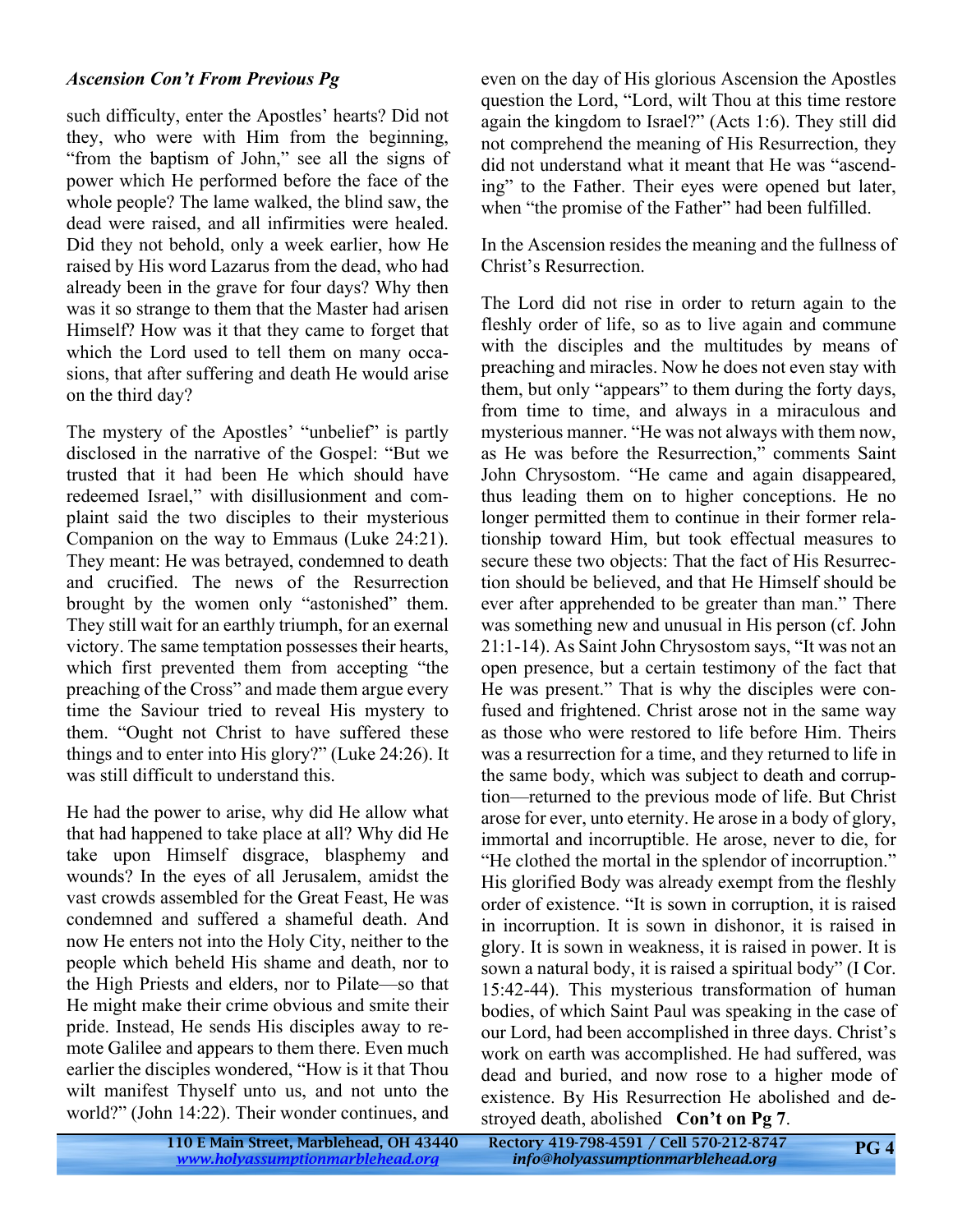# **PRAYER LIST- UPDATED June 2**

**HIERARCH'S / CLERGY: His Beatitude, Metropolitan Herman; Archbishop Benjamin from San Fransico; John Duranko** (Father's home pastor)**; James Gleason** (Father's Spiritual Father)**; Moses Berry; Gregory Grivna; Emilian Hutnyan; Joseph Von Klarr; Michael Kuzara; John Zabinko / Deacon Paul Gansle, Deacon Peter Rentsch, Deacon Michael Wilson / Sub-deacon Wylie Meath**

**MATUSHKII: Pani Patricia Duranko; Susan Dank; Virgina Lecko; Margaret Zabinko**

**PARISHIONERS & THEIR FAMILIES: James Bargdill (**Schutt); J**im Basala** (Fr.); **John Beadle** (Elchisco)**; Kristen Cassell; Carole Conaway** (Twarek); **Maryann Cook** (Twarek); **Sharon Dietrich** (Twarek); **Charlie Dietrich** (Twarek); **Ethan Feldman** (Fr); **Michael Glovinsky; Shirley Gresh (**Glovinsky); **Joseph Habegger** (Kovach)**; Elaine Hileman; Betty Kovach**; **Helen Lis**; **David Mazurik; Mark Mazurik-Child Stella Miller** (Elchisco); **William Pipenur** (Hileman)**; Pat Rentz; Earl Rindfleisch**; **Helen Jean Rofkar (**Elchisco); **Joe Rose; Sonya Rose; Ron Royhab; Maryann Royhab; Stephanie Royhab; Donna Schoonmaker; Tom Twarek; Diane Tryon; Greg Tyron; Child Bodhi (**Cassell); **Brittany Lariccia & her unborn child; Kathryn Tryon & her unborn child; Molly and her unborn child**

**OTHER REQUESTS: Marge Dziama; Child Ezra; Kurt Franck** (Royhab); **Ben Franklin** (Kovach); **Dorothy Goldman (**Twarek); **Donald Gresh** (Glovinsky); **Andrea Joy** (Kovach); **Jake Lipstraw** (Twarek); **Mark Ludvik** (Guzy); **Marsha** (Rose); **Mark Masica (**Kovach); **Pauline Meath** (Fr)**; Karen Muzyka (F**r); **Jamie Philpot** (Twarek); **Robert Piznar** (Rentz); **William Romanchak** (Fr); **Sandy Scafaria** (Hileman); **Chuck Wiedenhoft (**Twarek); **Sara** (Jake)**; Chris Quotap (**Fr); **Zoland Zile** (Fr.); **Ashley and her unborn child**

**MILITARY: Alex, Nathan Brown, Craig Cassell, Cory Deaton , Jake Ellithorpe, Jordan Fulton, Alena Grabavoy, Justin Issler; Nicholas & Tikhon, Cory Deaton, Alex Zarnow**

**CAPTIVES: Metropolitan Paul (Orthodox Archdiocese of Aleppo), Archbishop John Syriac Archdiocese of Aleppo, The UN & IOCC humanitarian aid workers in & around Syria; Those suffering persecution in Iraq, Syria, Israel, Egypt, Ukraine and throughout the world**



**NOTE:** Please let Fr. Andrew know who can come off the list or be put on.

| <b>ICSJ RESPECT LIFE MINISTRY HAS</b><br><b>NEW WEBSITE</b><br>Website: equality begins in the womb.org or<br>equalitybeginsinthewomb.life<br>As you know, Fr. Andrew is part of this group. Please<br>take some time and view the website. You will see<br>Holy Assumption on the website since he is the Or-<br>thodox representative to the group. | <b>BUS TRIP TO COLUMBUS</b><br>Since Roe v Wade is scheduled to be reversed, there<br>will be a State March in Columbus on October 5,<br>2022.<br>It will only be a day trip and the price will be around<br>\$40.<br>If interested please contact Fr. Andrew ASAP |
|-------------------------------------------------------------------------------------------------------------------------------------------------------------------------------------------------------------------------------------------------------------------------------------------------------------------------------------------------------|--------------------------------------------------------------------------------------------------------------------------------------------------------------------------------------------------------------------------------------------------------------------|
| <b>FAST FREE WEEK</b><br>June 13-June 19 is a fast free week. Enjoy<br>Last one until Christmas!                                                                                                                                                                                                                                                      | <b>APOSTLES FAST</b><br>This year the fast is only 10 days (From Monday,<br>June 20 through Wednesday June 29.)                                                                                                                                                    |
| 110 E Main Street, Marblehead, OH 43440<br>www.holyassumptionmarblehead.org                                                                                                                                                                                                                                                                           | Rectory 419-798-4591 / Cell 570-212-8747<br><b>PG 5</b><br>info@holyassumptionmarblehead.org                                                                                                                                                                       |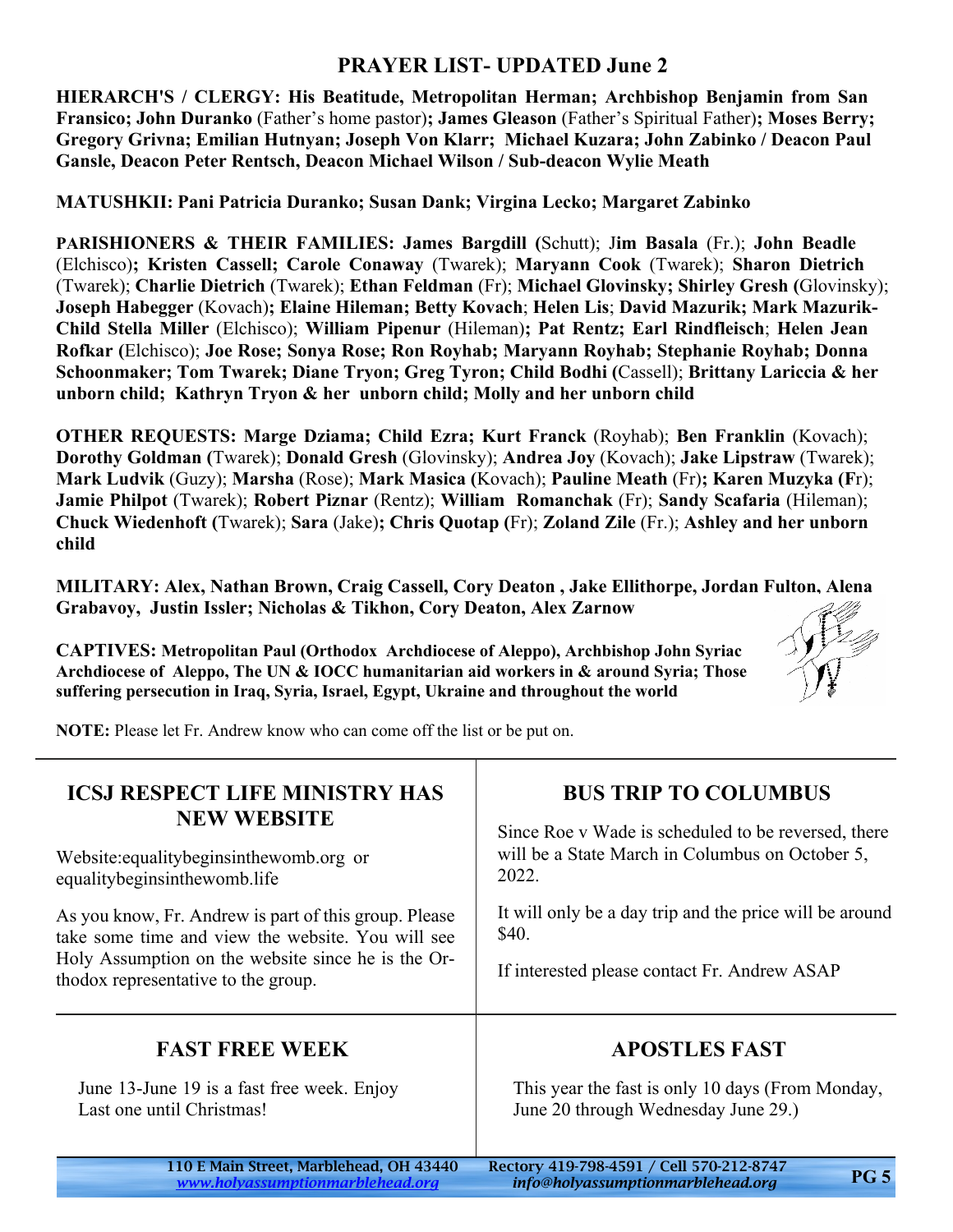| <b>JUNE Celebrations</b>                                                                                                                                                             |                                                                                                                               |                                                                                                                               |
|--------------------------------------------------------------------------------------------------------------------------------------------------------------------------------------|-------------------------------------------------------------------------------------------------------------------------------|-------------------------------------------------------------------------------------------------------------------------------|
| <b>ANNIVERSARIES</b>                                                                                                                                                                 | <b>BIRTHDAYS</b>                                                                                                              |                                                                                                                               |
| 1-Paul & Mollie Demkosky<br>6-18-72 His Grace Bishop Matthias Priest<br>ordination<br>21- Fr. Dave Lis priestly ordination<br>25- Fr. Andrew & Pani Yoanna<br>26- Jim & Laura Kovach | 2- Jake Muscaro<br>5- Peter Adzima<br>6- Nathan Koren<br>7- Lily Schlotterer<br>8- Tanya Koren<br>10- Brooks Patrick Williams | 15- Aijire Dardovski<br>16- James Jerome<br>19- Emily Sarisky<br>23- Loreen Welch<br>24- Matthew Adamcio<br>26- Carter Twarek |
| 6-27-2009: Archbishop Melchisedek of Pitts-<br>burgh<br>6-29-2021 Bishop Gerasim of Forth Worth                                                                                      | 13- Fr. Nick Mihaly<br>15- Emily Kusinski                                                                                     | 28 Vincent Cavaliere                                                                                                          |

# **WORLD ELDER ABUSE AWARENESS DAY**

Wednesday, June 15 from 8:30-9:30 AM @ 8043 West State Route 163 / Oak Harbor

Ottawa County Job & Family Services will be hosting a Elder Abuse Information Session at the Ottawa County Resource Centre. If you are interested in learning more about elder abuse trends, mandated reporting requirements and how to report concerns of elder abuse, please join us. Older adults make up the fastest-growing segment of Ohio's population. AS a result, we all need to be valiant and learn the warning signs of elder abuse, neglect and exploitation. We ask for your help in sharing information and encouraging others to do the same.



To learn more[: https://ncea.acl.gov](https://ncea.acl.gov) or http://eldermistreatment.usc.edu/weaad-home

| <b>JUNE Reposed</b>                                    |                                                  |  |  |
|--------------------------------------------------------|--------------------------------------------------|--|--|
| 3 Irene Leso (2002)                                    | 18 - Fr. Michael Prevas (2018)                   |  |  |
| 4- Alex Sennich (1994)                                 | 18- Eleanor Dussling (2020)                      |  |  |
| 4- Vicoria Guzy (1965)                                 | 20- Jean Frances Glovinsky (2016)                |  |  |
| 5- Mildred Paproski (2018)                             | 20- Fr. John Yurcisin (2003)                     |  |  |
| 5- Kathryn Howard (2021)                               | 20- Dan Karens Cousin 2019                       |  |  |
| 6- Fr. Stephen Shutack (2008)                          | 21 - Mary Elchisco Migala (1983)                 |  |  |
| 6- Matthew Gould (2020)                                | 21- Ronald Basala (2016)                         |  |  |
| 7- Martha LaVallee (2005)                              | 22- Archpriest Kyrill Hartman (2010) Former Pas- |  |  |
| 8- Mary Hunt (2003)                                    | tor                                              |  |  |
| 9- Cristina Rindfleisch (2006)                         | 23- Ruth Benya (1995)                            |  |  |
| 9- Charles Hagmaier (2018)                             | 26- George Millie (1974)                         |  |  |
| 9- John Sutko (2020)                                   | 27-Anna Ignatenkoo- (1969)                       |  |  |
| 14- Fr. Justin Foster (2016)                           | 28- Fr. Charles Kovich (2005)                    |  |  |
| 16- Verona Pich (2010)                                 | 28- Andrew Leso (2000)                           |  |  |
| 16- Fr. Michael Prevas (2018)                          | 29- Stephen Millie (1988)                        |  |  |
| 17- Archimandrite Luke Sirkun (1956) Former Pastor     | Mike Mazur (1923)                                |  |  |
| 17- Mitered Archpriest John Gratson (1965) Former Pas- | Anna Mazur (1923)                                |  |  |
| tor                                                    |                                                  |  |  |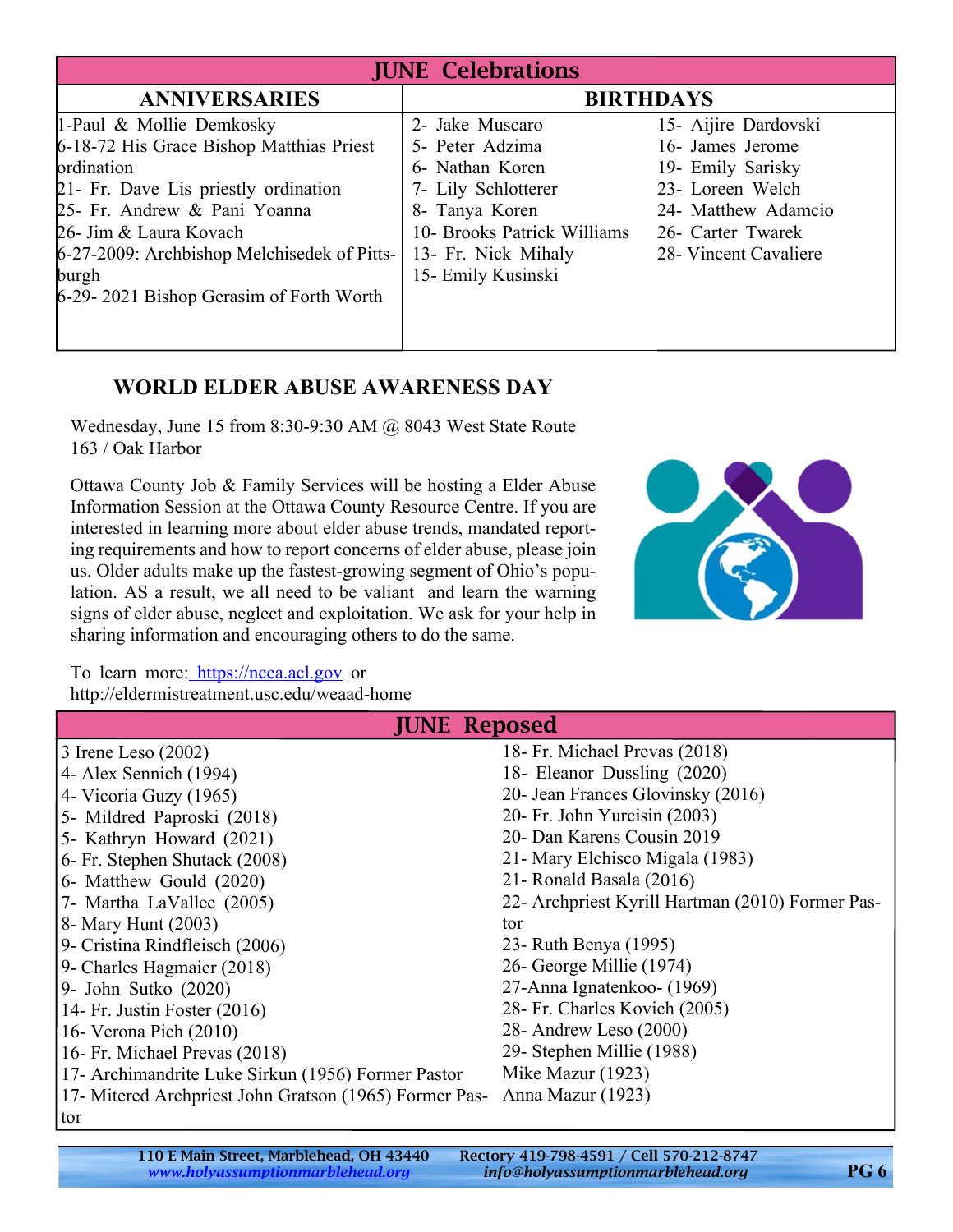#### *Ascension con't from Pg 4*

 the law of corruption, "and raised with Himself the whole race of Adam." Christ has risen, and now "no dead are left in the grave" (cf. The Easter Sermon of Saint John Chrysostom). And now He ascends to the Father, yet He does not "go away," but abides with the faithful for ever (cf. The Kontakion of Ascension). For He raises the very earth with Him to heaven, and even higher than any heaven. God's power, in the phrase of Saint John Chrysostom, "manifests itself not only in the Resurrection, but in something much stronger." For "He was received up into heaven, and sat on the right hand of God" (Mark 16:19).

And with Christ, man's nature ascends also.

"We who seemed unworthy of the earth, are now raised to heaven," says Saint John Chrysostom. "We who were unworthy of earthly dominion have been raised to the Kingdom on high, have ascended higher than heaven, have came to occupy the King's throne, and the same nature from which the angels guarded Paradise, stopped not until it ascended to the throne of the Lord." By His Ascension the Lord not only opened to man the entrance to heaven, not only appeared before the face of God on our behalf and for our sake, but likewise "transferred man" to the high places. "He honored them He loved by putting them close to the Father." God quickened and raised us together with Christ, as Saint Paul says, "and made us sit together in heavenly places in Christ Jesus" (Ephes. 2:6). Heaven received the inhabitants of the earth. "The First fruits of them that slept" sits now on high, and in Him all creation is summed up and bound together. "The earth rejoices in mystery, and the heavens are filled with joy."

"The terrible ascent...." Terror-stricken and trembling stand the angelic hosts, contemplating the Ascension of Christ. And trembling they ask each other, "What is this vision? One who is man in appearance ascends in His body higher than the heavens, as God."

Thus the Office for the Feast of the Ascension depicts the mystery in a poetical language. As on the day of Christ's Nativity the earth was astonished on beholding God in the flesh, so now the Heavens do tremble and cry out. "The Lord of Hosts, Who reigns over all, Who is Himself the head of all, Who is

preeminent in all things, Who has reinstated creation in its former order—He is the King of Glory." And the heavenly doors are opened: "Open, Oh heavenly gates, and receive God in the flesh." It is an open allusion to Psalms 24:7-10, now prophetically interpreted. "Lift up your heads, Oh ye gates, and be lifted up, ye everlasting doors, and the King of Glory shall come in. Who is this King of glory? The Lord strong and mighty...." Saint Chrysostom says, "Now the angels have received that for which they have long waited, the archangels see that for which they have long thirsted. They have seen our nature shining on the King's throne, glistening with glory and eternal beauty.... Therefore they descend in order to see the unusual and marvelous vision: Man appearing in heaven."

The Ascension is the token of Pentecost, the sign of its coming, "The Lord has ascended to heaven and will send the Comforter to the world"

For the Holy Spirit was not yet in the world, until Jesus was glorified. And the Lord Himself told the disciples, "If I go not away, the Comforter will not come unto you" (John 16:7). The gifts of the Spirit are "gifts of reconciliation," a seal of an accomplished salvation and of the ultimate reunion of the world with God. And this was accomplished only in the Ascension. "And one saw miracles follow miracles," says Saint John Chrysostom, "ten days prior to this our nature ascended to the King's throne, while today the Holy Ghost has descended on to our nature." The joy of the Ascension lies in the promise of the Spirit. "Thou didst give joy to Thy disciples by a promise of the Holy Spirit." The victory of Christ is wrought in us by the power of the Holy Spirit.

"On high is His body, here below with us is His Spirit. And so we have His token on high, that is His body, which He received from us, and here below we have His Spirit with us. Heaven received the Holy Body, and the earth accepted the Holy Spirit. Christ came and sent the Spirit. He ascended, and with Him our body ascended also" (Saint John Chrysostom). The revelation of the Holy Trinity was completed. Now the Spirit Comforter is poured forth on all flesh. "Hence comes foreknowledge of the future, understanding of mysteries, apprehension of what is hidden, distribution of good gifts, the heavenly citizenship, a place in the chorus of angels, joy without end, abiding in God, the being made like to God, and, highest of all, the being made God!" (Saint Basil, On the Holy Spirit, IX). Beginning with the Apostles, and through communion *Con't Next Pg*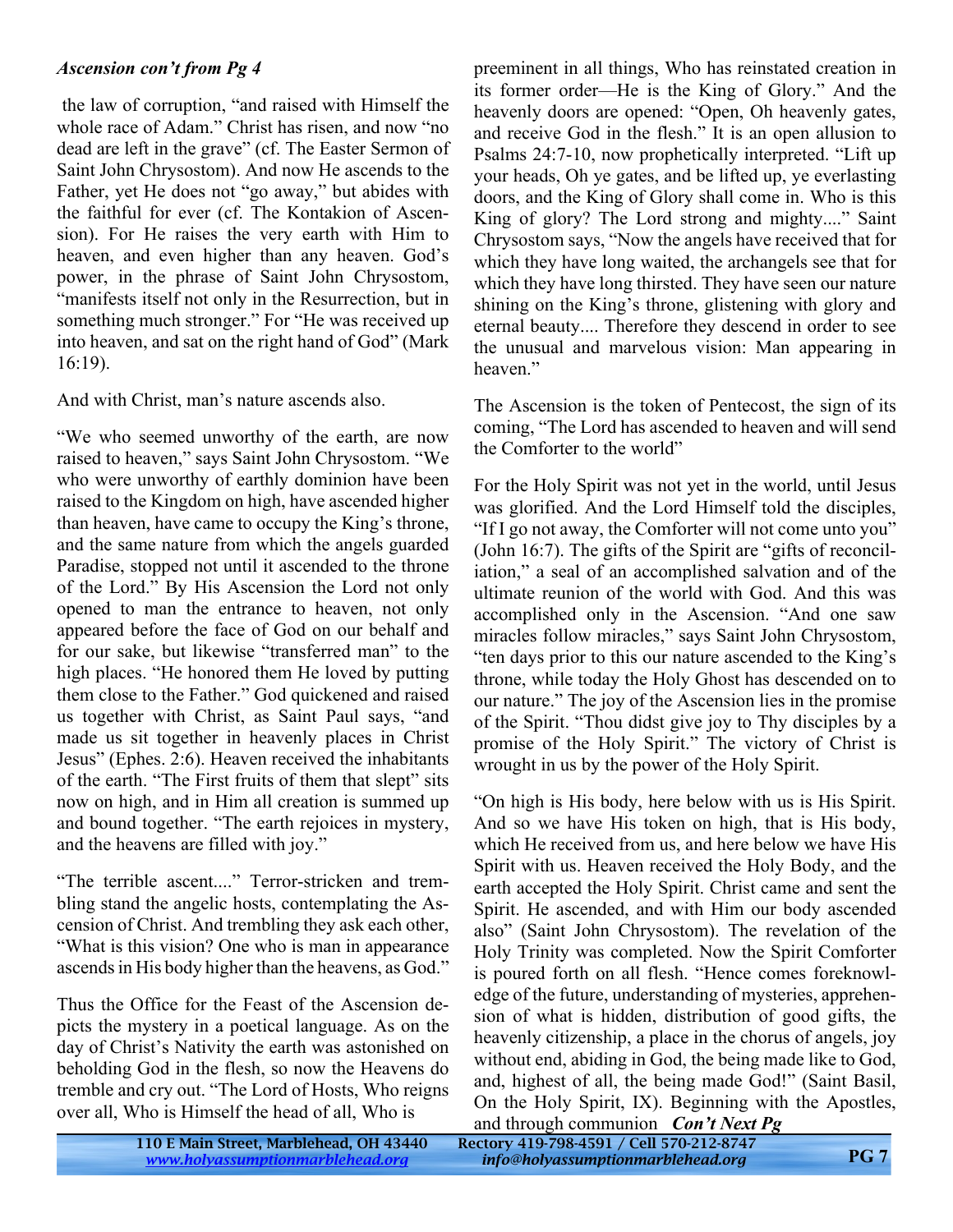#### *Ascension con't from Previous Page*

with them—by an unbroken succession—Grace is spread to all believers. Through renewal and glorification in the Ascended Christ, man's nature became receptive of the spirit. "And unto the world He gives quickening forces through His human body," says Bishop Theophanes. "He holds it completely in Himself and penetrates it with His strength, out of Himself; and He likewise draws the angels to Himself through the spirit of man, giving them space for action and thus making them blessed." All this is done through the Church, which is "the Body of Christ;" that is, His "fullness" (Ephesians 1:23). "The Church is the fulfillment of Christ," continues Bishop Theophanes, "perhaps in the same way as the tree is the fulfillment of the seed. That which is contained in the seed in a contracted form receives its development in the tree."

The very existence of the Church is the fruit of the Ascension. It is in the Church that man's nature is truly ascended to the Divine heights. "And gave Him to be Head over all things" (Ephesians 1:22). Saint John Chrysostom comments: "Amazing! Look again, whither He has raised the Church. As though He were lifting it up by some engine, He has raised it up to a vast height, and set it on yonder throne; for where the Head is, there is the body also. There is no interval of separation between the Head and the body; for were there a separation, then would the one no longer be a body, nor would the other any longer be a Head." The whole race of men is to follow Christ, even in His ultimate exaltation, "to follow in His train." Within the Church, through an acquisition of the Spirit in the fellowship of Sacraments, the Ascension continues still, and will continue until the measure is full. "Only then shall the Head be filled up, when the body is rendered perfect, when we are knit together and united," concludes Saint John Chrysostom.

The Ascension is a sign and token of the Second Coming. "This same Jesus, which is taken up from you into heaven, shall so come in like manner as ye have seen Him go into heaven" (Acts 1:11).

The mystery of God's Providence will be accomplished in the Return of the Risen Lord. In the fulfillment of time, Christ's kingly power will be revealed and spread over the whole of faithful

Mankind. Christ bequeathes the Kingdom to the whole of the faithful. "And I appoint unto you a Kingdom as My Father has appointed unto me. That ye may eat and drink at My table in My Kingdom, and sit on thrones judging the twelve tribes of Israel" (Luke 22:29-30). Those who followed Him faithfully will sit with Him on their thrones on the day of His coming. "To him that overcomes will I grant to sit with Me in My throne, even as I also overcame, and am set down with My Father in His throne" (Rev. 3:21). Salvation will be consummated in the Glory. "Conceive to yourself the throne, the royal throne, conceive the immensity of the privilege. This, at least if we chose, might more avail to startle us, yea, even than hell itself" (Saint John Chrysostom).

We should tremble more at the thought of that abundant Glory which is appointed unto the redeemed, than at the thought of the eternal darkness. "Think near Whom Thy Head is seated...." Or rather, Who is the Head. In very truth, "wondrous and terrible is Thy divine ascension from the mountain, O Giver of Life." A terrible and wondrous height is the King's throne. In face of this height all flesh stands silent, in awe and trembling. "He has Himself descended to the lowest depths of humiliation, and raised up man to the height of exaltation."

What then should we do? "If thou art the body of Christ, bear the Cross, for He bore it" (Saint John Chrysostom).

"With the power of Thy Cross, Oh Christ, establish my thoughts, so that I may sing and glorify Thy saving Ascension."

Originally published in Saint Vladimir's Seminary Quarterly, Vol. 2 # 3, 1954.

Used with permission.

## **40 DAY REMEMBRANCE**

**June 2:** His Eminence Archbishop Paul **June 26:** Tim / His Eminence Metropolitan Hilarion of ROCOR / Verna Czap **July 3**: David Dutko / School shooting victims in Tx / Matushka Genevieve (Gerry) Glagolev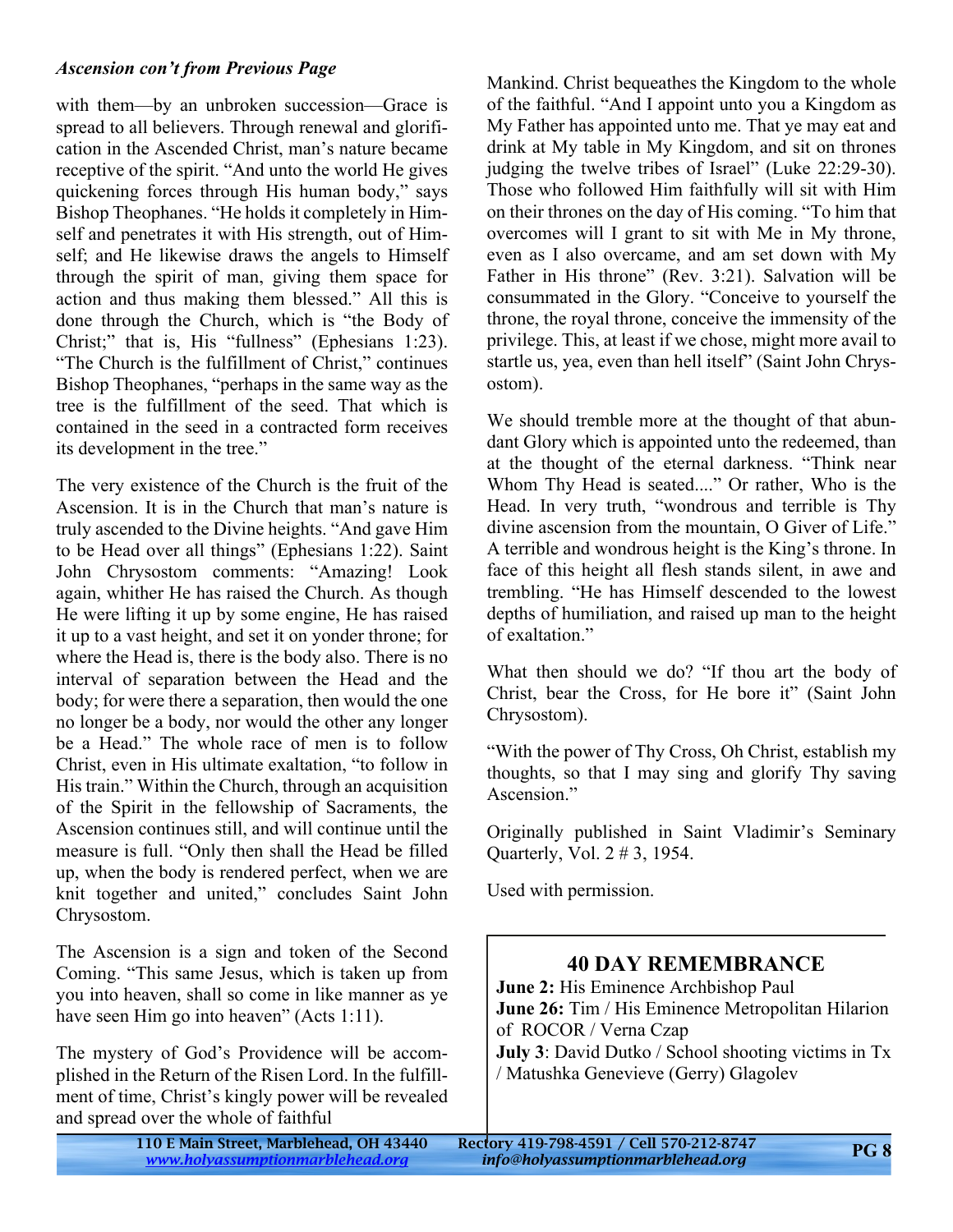#### **Archbishop Alexander [Golitzin] honored at the North American Patristics Society**

The recently published book Jewish Roots of Eastern Christian Mysticism: Studies in Honor of Alexander Golitzin — a collective volume edited by Professor Andrei Orlov (Marquette University), containing articles by colleagues, academic collaborators, and former doctoral students of the honoratus—was presented officially at a special session of this year's North American Patristics Society in Chicago on His Eminence Archbishop Alexander's birthday, May 27.

Professor Susan Ashbrook Harvey (Brown University), Professor Robin Darling Young (Catholic University of America), Rev. Dr. Silviu Bunta (University of Dayton), and Rev. Dr. Bogdan Bucur (Saint Vladimir's Orthodox Theological Seminary) spoke about Archbishop Alexander's work on Dionysius the Areopagite, on major ascetical and mystical texts in the patristic and later Byzantine tradition, and on Syriac patristics, the Theophaneia School, and Archbishop Alexander's place in Orthodox theology.

After being presented with the Festschrift, Archbishop Alexander was invited to take the floor for a cordial and enriching session of questions and answers, which gave him the occasion to remember the priest and parish of his youth (Father Sergei Glagolev at Saint Innocent in Tarzana, CA), his time at Saint Vladimir's Orthodox Theological Seminary (1970- 1973), his fond memories of his academic mentor, Father John Meyendorff, his doctoral studies at Oxford under (now Metropolitan) Kallistos Ware, his stay on Mount Athos, where he found, in Elder Aimilianos of Simonos Petras, "the holy man, not as a distant ideal or a literary topos ... but as a reality," and his over two decades as professor of theology at Marquette University.

In the Introduction to the volume, Andrei Orlov notes that his former professor "established himself as a leading expert on Jewish and Christian mysticism. Although widely known for his groundbreaking scholarship, he also became an exceptional teacher who was able to mentor a large cohort of doctoral students during his time at Marquette. He was particularly helpful to those students who came to Marquette University from the Eastern Orthodox tradition, by giving them a clearer understanding of their own theological and spiritual legacy."

# **Acts 20:16-18, 28-36 (Epistle)**

For Paul had decided to sail past Ephesus, so that he would not have to spend time in Asia; for he was hurrying to be at Jerusalem, if possible, on the Day of Pentecost. From Miletus he sent to Ephesus and called for the elders of the church. And when they had come to him, he said to them: "You know, from the first day that I came to Asia, in what manner I always lived among you, Therefore take heed to yourselves and to all the flock, among which the Holy Spirit has made you overseers, to shepherd the church of God which He purchased with His own blood. For I know this, that after my departure savage wolves will come in among you, not sparing the flock. Also from among yourselves men will rise up, speaking perverse things, to draw away the disciples after themselves. Therefore watch, and remember that for three years I did not cease to warn everyone night and day with tears. So now, brethren, I commend you to God and to the word of His grace, which is able to build you up and give you an inheritance among all those who are sanctified. I have coveted no one's silver or gold or apparel. Yes, you yourselves know that these hands have provided for my necessities, and for those who were with me. I have shown you in every way, by laboring like this, that you must support the weak. And remember the words of the Lord Jesus, that He said, 'It is more blessed to give than to receive.'" And when he had said these things, he knelt down and prayed with them all.

#### **JUNE CLEANING SCHEDULE** Week of June 5: Laura Week of June 12: Tina Week of June 19: Laura

| $\mathbf{W}$ control of $\mathbf{W}$ is the set of $\mathbf{W}$ |  |
|-----------------------------------------------------------------|--|
| Week of June 26: Basil & Tim                                    |  |

## **READER**

June 5: Joe June 12: Tim June 19: Joe June 26: Tim

# **FOR YOUR PRAYERS**

Diane Tryon 109 Joslyn Street Arcadia, OH 44804